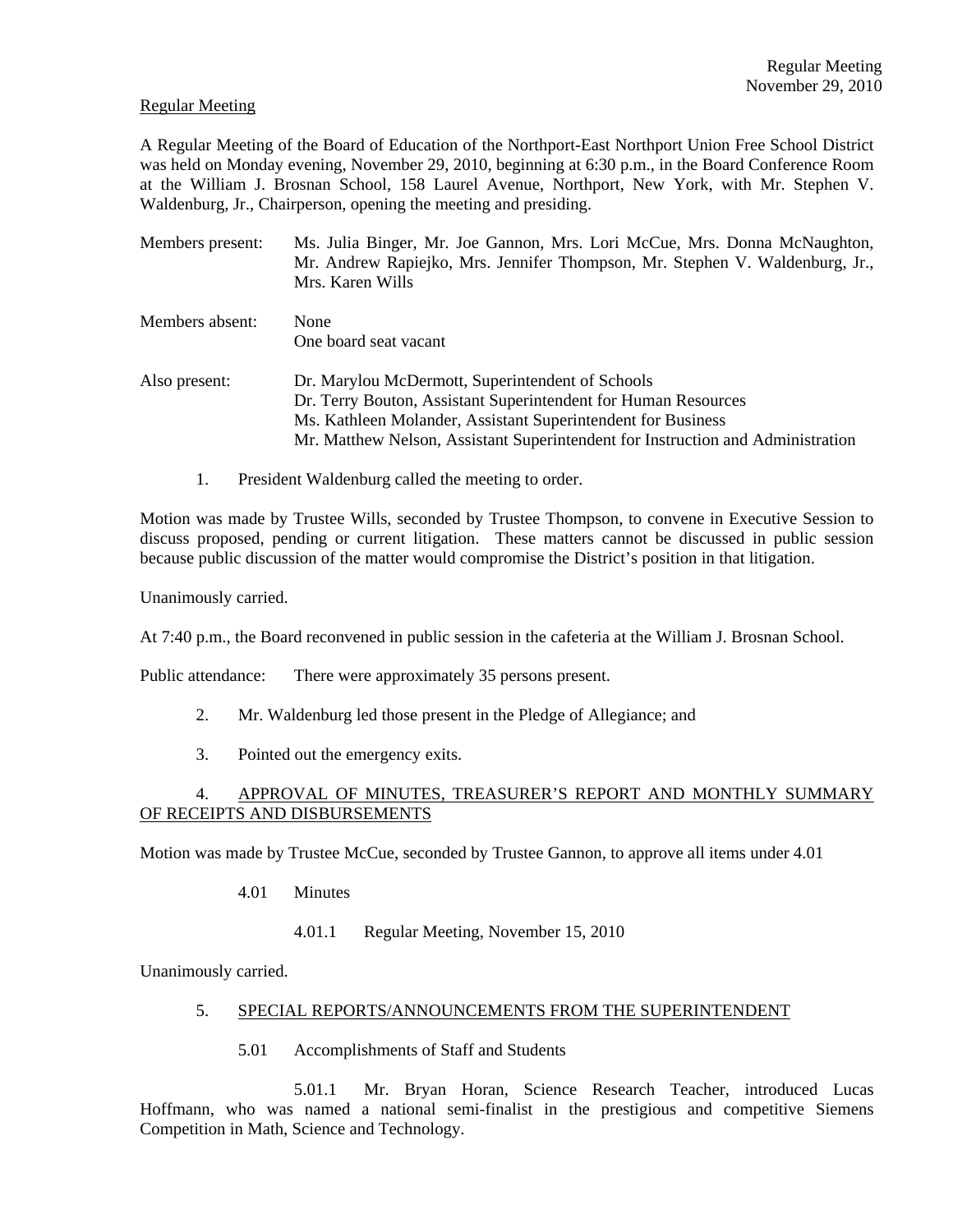5.02 Mr. David Storch, International Baccalaureate Program Coordinator, presented an update on the International Baccalaureate Program. Mr. Storch stated that the IB Program is a comprehensive two year international curriculum which encourages critical and creative thinking, promotes global vision, and provides skill vitals to college readiness and college success. The advanced, comprehensive program of study offers an integrated approach to learning across the disciplines with an emphasis on meeting the challenges of living and working in a global, technological society. Mr. Storch noted that any student may enroll in the full diploma program or challenge one or more IB courses within the certificate program. There are two levels of IB coursework, higher level (HL) and standard level (SL) Higher level is an intensive, in-depth college level study over two years, and standard level (SL) is a rigorous pre-university study over one or two years.

Mr. Storch stated that in 2010-2011 the program has grown to almost 1,100 course seats with more than 53% of the junior and senior classes taking at least one IB course prior to graduation. In May 2010 over 500 IB examinations were given with results of 88% scoring HL Proficiency, 15% HL Mastery, 92% SL Proficiency, and 28% SL Mastery. Mr. Storch noted that there are 26 IB Diploma candidates in 2010. Mr. Storch reviewed the IB Program Initiatives for 2010-2011 and noted that his full presentation is available on the District's website.

After a brief discussion, President Waldenburg and Superintendent McDermott thanked Mr. Storch for his informative report.

 5.03 The President of the Board reviewed the upcoming Board of Education meetings of December  $13<sup>th</sup>$ , January  $10<sup>th</sup>$ , and January  $24<sup>th</sup>$ .

6. COMMUNICATIONS

 6.01 Letter from Mr. Joseph Stewart to Dr. Marylou McDermott, received November 17, 2010, re: Extra Help

Mr. Stewart stated that he reviewed other district's teachers' contracts and Harborfields, Commack, Huntington and Elwood all have it written in the contracts that teachers have to provide extra help without a stipend or extra pay.

President Waldenburg thanked Mr. Steward for the information.

#### 7. PUBLIC PARTICIPATION

 Name Comment Carl Litt Inquired about the RFP on energy savings and clarification of the cost of mold Resident remediation a few years ago at Northport Middle School.

Dr. Marylou McDermott, Superintendent, stated that the cost estimates for the mold remediation at Northport Middle School provided to her were incorrect and the information should have verified.

Ms. Kathleen Molander, Assistant Superintendent for Business, stated that the RFP is being reviewed by the District's attorneys and some revisions will be made.

Motion was made by Trustee Gannon, seconded by Trustee McNaughton, to approve all items under 8. and 9., including Supplemental 8.01.1 (Schedule A #12-29)

## 8. SUPERINTENDENT'S REPORT, GENERAL - FOR BOARD ACTION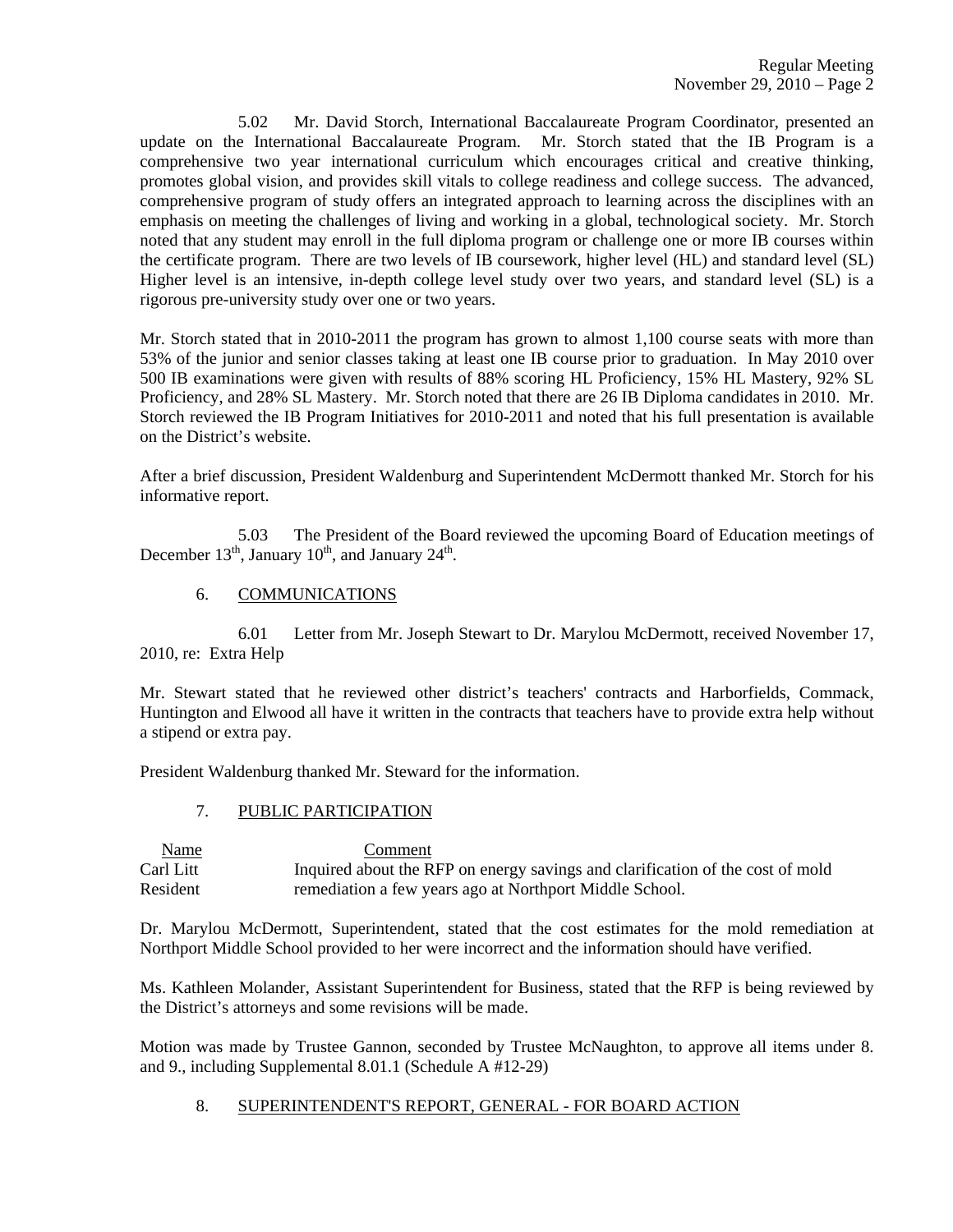8.01 Personnel Schedules, each dated November 29, 2010, and each attached and made part of the official minutes:

|                               | 8.01.1 Schedule A - Certified Staff                |
|-------------------------------|----------------------------------------------------|
| 8.01.2 Schedule B             | - Non-Instructional Staff                          |
| 8.01.3 Schedule C             | - Salary Transfers                                 |
| 8.01.4 Schedule D - Extra Pay |                                                    |
|                               | 8.01.5 Schedule J - Committee on Special Education |

Mr. Matt Nelson stated that this year the District decided to run the elementary language program and that participation has nearly doubled.

In response to a question regarding SmartBoard installation, Dr. McDermott stated that there are two phases to the installation process and that the custodial staff has completed the prep work at East Northport Middle School and is in the process of completing the prep work at Northport Middle School.

Mr. Nelson stated that the District is contracting with an outside company through BOCES to install the SmartBoards and hopes to have all installation completed by the holidays. Mr. Nelson noted that it is multi-year financing project through BOCES and it is not considered a capital project.

8.02 Receiving for a second reading and adopting the following policies:

 8.02.1 Policy #5150 – *"School Admissions"* (replaces Policy #5111 "Admissions" and 5141.3 "Health Examinations, Inoculations and X-rays")

 8.02.2 Policy #4322 – *"Programs for the Gifted and Talented"* (replaces Policy #6143.2 "Education for the Gifted and Talented Child")

 8.03 Approving a preventative drug and alcohol awareness program entitled "Too Good for Drugs" by the Pederson-Krag Center to  $5<sup>th</sup>$  grade students at Fifth Avenue Elementary School and Ocean Avenue Elementary School

#### 9. SUPERINTENDENT'S REPORT, FINANCIAL - FOR BOARD ACTION

9.01 Approving transfer of general fund appropriations in the 2010-2011 budget

Vote on Trustee Gannon's motion to approve all items under 8. and 9., including Supplemental 8.01.1 (Schedule A #12-29), was unanimously carried.

### 10. SUPERINTENDENT'S REPORT - FOR INFORMATION ONLY

10.01 Schedule I – Home Instruction

#### 11. UNFINISHED BUSINESS

Vice President Wills stated that the Board received the verbatim transcript of the portion of the November 1, 2010 Board Meeting that was requested to be revised and based on review of the transcript proposes the following motion.

Motion was made by Trustee Wills, seconded by Trustee McNaughton, to approve the minutes of November 1, 2010 as originally written, accurately reflecting what was said.

Unanimously carried.